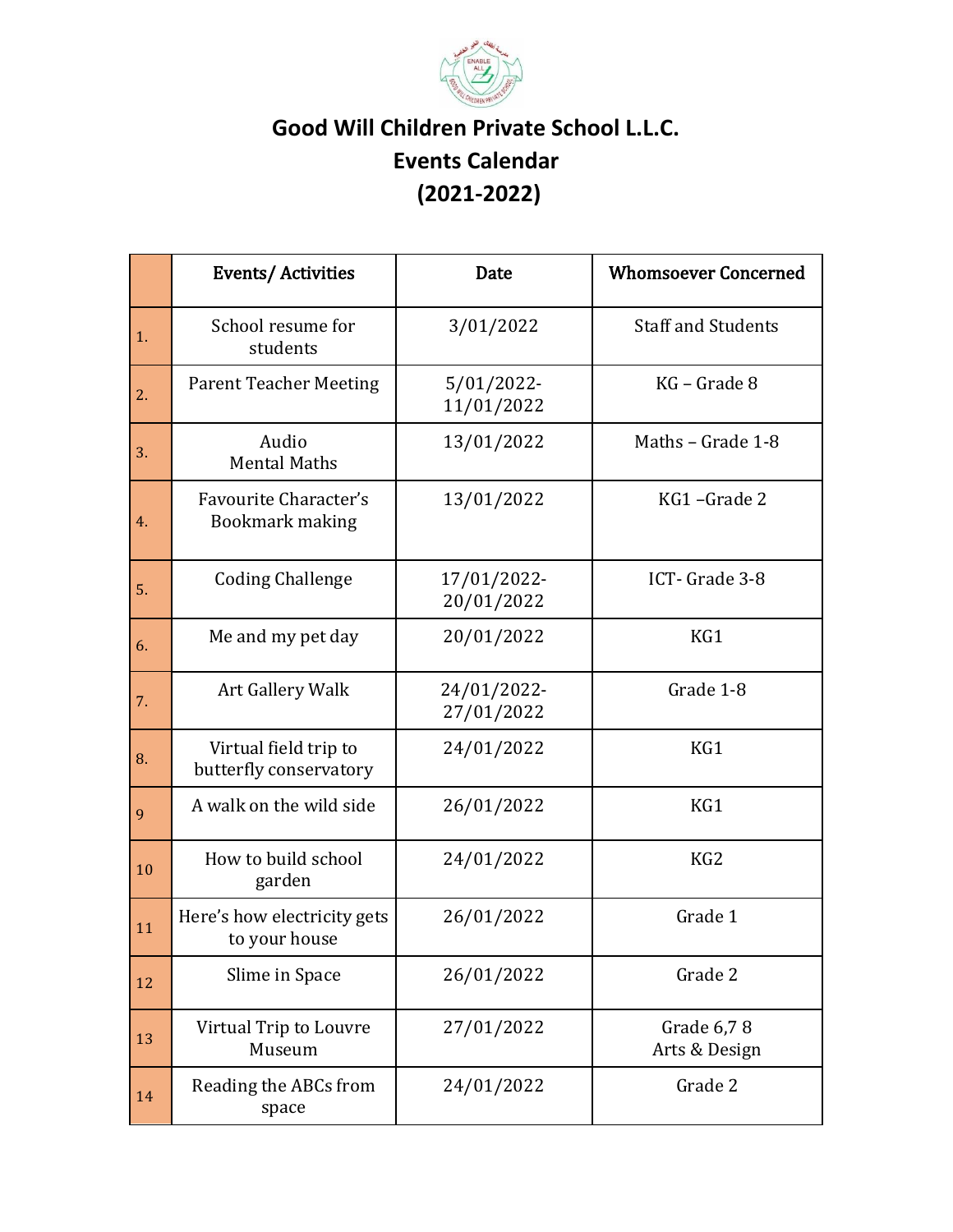| 15 | Virtual trip to Etihad<br>Museum    | January 2022             | Arabic/Civics<br>(Grade 3-8)                         |
|----|-------------------------------------|--------------------------|------------------------------------------------------|
| 16 | Virtual trip to Wassily             | 1/02/2022-               | Grade 5 and 6                                        |
|    | Kandinsky                           | 3/02/2022                | Arts & design                                        |
| 17 | Virtual Visit to modern             | 31/01/2022-              | <b>UAE SS / Civics</b>                               |
|    | healthcare in UAE                   | 4/02/2022                | Grade 2                                              |
| 18 | Virtual tour of Jantar              | 31/01/2022-              | <b>UAE SS</b>                                        |
|    | Mantar                              | 4/02/2022                | Grade 7                                              |
| 19 | Virtual trip to modern day          | 31/01/2022-              | <b>UAE SS</b>                                        |
|    | Rome                                | 4/02/2022                | Grade 5                                              |
| 20 | Virtual trip to Qasr Al             | 7/02/2022-               | Civics/UAE SS                                        |
|    | Hosn                                | 11/02/2022               | Grade 2 and 3                                        |
| 21 | Virtual trip to Dubai               | 7/02/2022-               | Civics/UAE SS                                        |
|    | Frame                               | 11/02/2022               | Grade 2 and 3                                        |
| 22 | Virtual trip to Miracle             | 7/02/2022-               | Civics/UAESS                                         |
|    | Garden                              | 11/02/2022               | Grade 2 and 3                                        |
|    |                                     |                          |                                                      |
| 23 | Virtual Tour-Shaikh Zayed<br>Mosque | 1/02/2022-<br>3/02/2022  | Islamic (Natives and Non<br>Natives)<br>Grade 2 to 8 |
| 24 | Virtual Tour-Pilgrimage<br>Hajj     | 7/02/2022-<br>10/02/2022 | Islamic (Natives and Non<br>Natives)<br>Grade 2 to 8 |
| 25 | <b>End of Unit 1 Assessments</b>    | 31/01/2022-<br>9/02/2022 | Grade 1-8                                            |
| 26 | Morning Talk with the<br>principal  | 27/1/2022                | <b>All Parents</b>                                   |
| 27 | <b>Costume Theme Day</b>            | 27/01/2022               | KG1 and KG2                                          |
| 28 | Show and Tell<br>Competition        | 27/01/2022               | KG1 and KG2                                          |
| 29 | Safe Internet Surf                  | 31/01/2022-              | <b>Whole School</b>                                  |
|    | Challenge                           | 3/02/2022                | KG to Grade 8                                        |